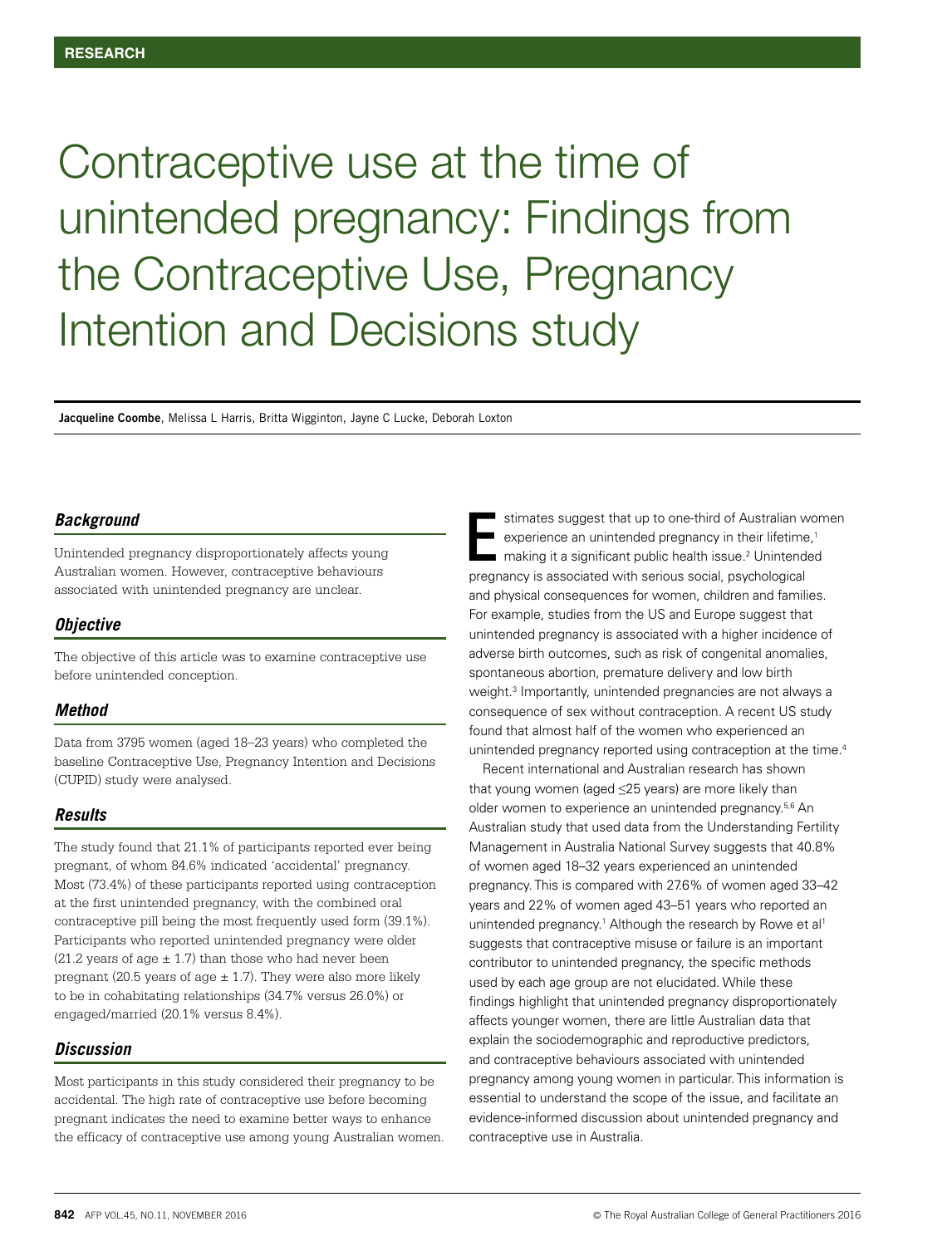This article reports data collected from the baseline survey of the Contraceptive Use, Pregnancy Intention and Decisions (CUPID) study of young Australian women aged 18–23 years. Our aims were to:

- report on the rate of unintended pregnancy
- identify demographic, and sexual and reproductive health factors of unintended pregnancy
- examine combinations of contraceptive use at the time of first pregnancy for women who experienced an unintended pregnancy.

# Method Study overview

CUPID is a longitudinal cohort study of young women living in Australia that involved three mixed-method surveys distributed at six-monthly intervals. The recruitment process has been described in detail elsewhere.7 Briefly, it involved an innovative approach using various online, offline and networking methods. This study has been approved by the ethics committees of the University of Newcastle (approval number H-2011- 0331), the University of Queensland (approval number 2011001055), Family Planning NSW (approval number R2011- 05) and the Australian Government Department of Health (approval number 31/2013).

# Sample

Data from the 3795 women who completed the baseline survey were analysed. Compared with the Australian Bureau of Statistics (ABS) census data, this cohort was found to be broadly demographically representative of young Australian women, with the exception of an over-representation of those with a tertiary education.<sup>7</sup>

#### **Measures** Outcome variable

Unintended pregnancy was defined as responding 'yes' to a question about accidental pregnancy – 'Have you ever become pregnant by accident?'.

#### Explanatory variables

Participants who reported an unintended pregnancy were asked to indicate which, if any, form of contraception they were using at the time of conception. A participant's age at first sex and first pregnancy were reported in years; knowledge about contraception was rated on a six-point scale, ranging from 'Excellent' to 'No knowledge'.

Sociodemographic variables included age (reported in years), highest educational attainment ('high school', 'post-high school'), area of residence<sup>8</sup> ('major city', 'inner regional', 'outer regional/remote/ very remote'), relationship status ('single', 'partner [not living together]', 'cohabitating', 'engaged/married') and employment status ('working and studying', 'working only', 'studying only', 'not working or studying'). All sociodemographic variables were reported as at the time of completing the survey.

# Statistical analyses

This analysis was conducted using baseline data only (ie the first of three mixed-method surveys). Descriptive statistics were used to:

- report the rate of unintended pregnancy
- examine contraceptive combinations at first pregnancy for participants who experienced an unintended pregnancy
- describe demographic, and sexual and reproductive health characteristics of the sample compared with participants who had never been pregnant (using chi square for categorical variables and independent samples t-test for continuous variables).

Multinomial logistic regression was used to examine unique sociodemographic predictors of contraceptive use at the first unintended pregnancy for the top five contraceptive combinations. All analyses were conducted using Stata v.13 (StataCorp LP, College Station Texas). Statistical significance was set at *P* <0.05.

# **Results** Sample characteristics

Of the 3795 women who completed the CUPID survey, 3397 (89.5%) reported

ever having had sex. Of the sexually active participants, 716 (21.1%) reported having previously been pregnant or were pregnant at the time of survey completion. Of these participants, 84.6% reported being pregnant by accident. The majority reported either one ( $n = 420$ ) or two ( $n =$ 131) occurrences of unintended pregnancy, while a small proportion reported three or more (9.1%). Age at first pregnancy was 12–23 years. The demographic profile of participants who had experienced a previous unintended pregnancy, compared with those who reported never being pregnant, is shown in Table 1. Briefly, women who had ever had an unintended pregnancy were slightly older (21.2 years of age  $\pm$  1.7) than those who were never pregnant (20.5 years of age  $\pm$  1.7). They were also more likely to be from outer regional/remote/very remote communities (16.7% versus 10.1%); cohabitating (34.7% versus 26.0%); engaged/married (20.1% versus 8.4%); and not employed (41.6% versus 25.6%).

# Contraceptive use at first unintended pregnancy

For participants who experienced an unintended pregnancy, the majority (73.4%) reported using some form of contraception. As shown in Figure 1, the combined oral contraceptive pill, used either alone or with another method, was the most frequently used form of contraception (39.1%). This was followed by condoms (29.4%), no contraception (26.6%) and withdrawal (used exclusively or in combination with another method; 18.5%). Few participants reported using long-acting reversible contraception when they first became pregnant (implant/ rod: 1.2%; injection/needle: 1%; Mirena intrauterine device [IUD]: 0.3%; copper IUD: 0.2%).

Furthermore, 31 distinct contraceptive combinations were reported. Of the participants who used contraception at the time of unintended pregnancy, 70% were using one form of contraception only. The identified contraceptive combinations (excluding emergency contraception) were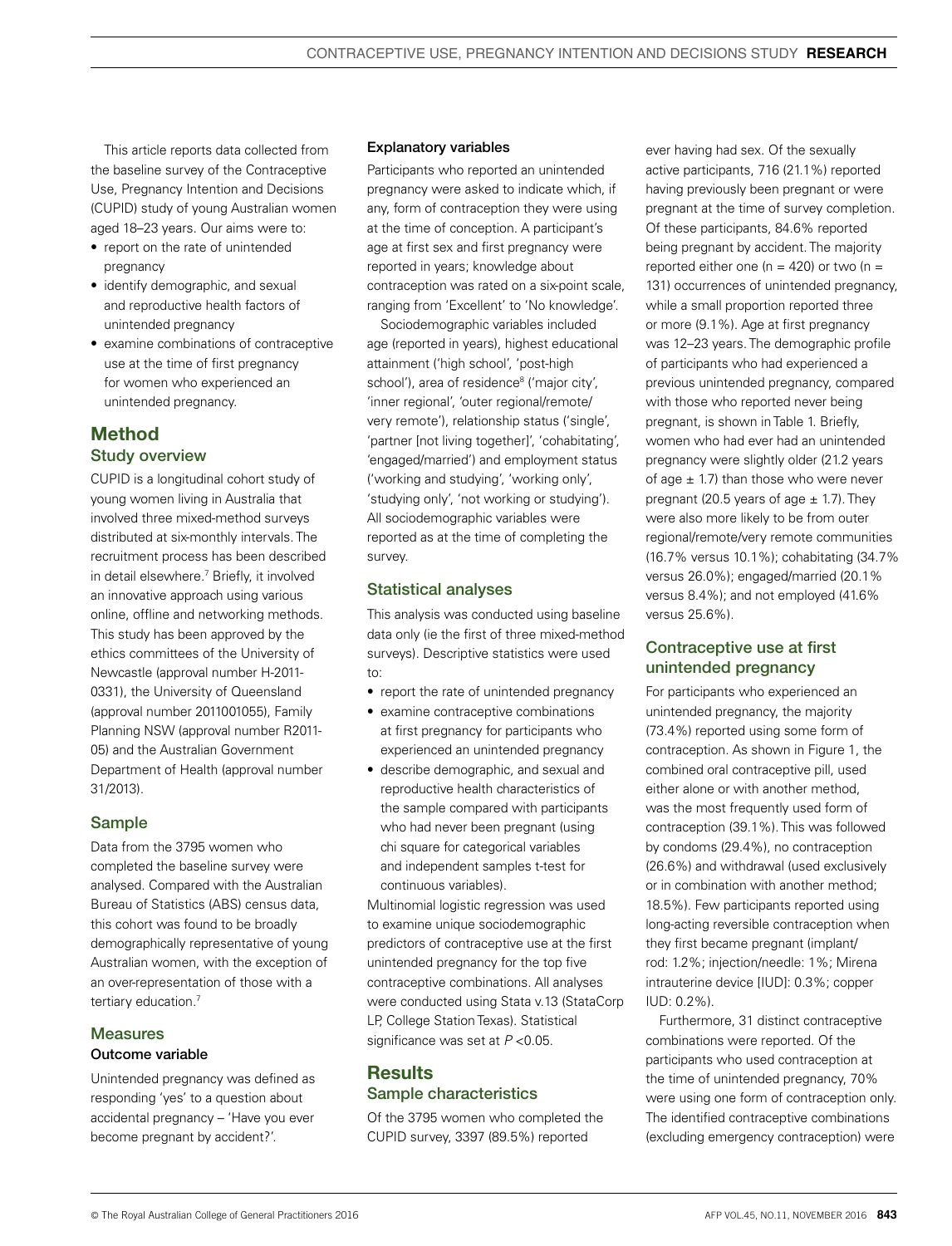then consolidated into eight major themes (Table 2). The most cited method used by the participants was the combined oral contraceptive pill (28.6%), followed by condoms (13.1%) and withdrawal (9.2%). The most common multiple contraceptive combination was the combined oral contraceptive pill with another non-hormonal method (primarily condoms; 11.8%).

# Sociodemographic predictors of contraceptive use before unintended pregnancy

The demographic, sexual and reproductive health, and health service predictors for

the top five contraceptive combinations at unintended pregnancy (using no contraception as the reference) are shown in Table 3. In comparison with participants who did not use contraception, every unit increase in age (ie one year) at first sex was associated with a 27% increase in odds of using condoms at the time of unintended conception (odds ratio [OR]: 1.27; 95% confidence interval [CI]: 1.01– 1.60; *P*: 0.041); and 50% increase in odds of using an oral contraception and a nonhormonal method combination (OR: 1.50; 95% CI: 1.18–1.91; *P*: 0.001). Meanwhile, every unit decrease in age (ie one year) at first pregnancy was associated with a 22%

| Table 1. Interview schedule: key topics and questions |                                               |                                |           |
|-------------------------------------------------------|-----------------------------------------------|--------------------------------|-----------|
|                                                       | <b>Unintended</b><br>pregnancy<br>$(n = 606)$ | Never pregnant<br>$(n = 2524)$ | $P$ value |
| Age, years (mean [SD])                                | 21.2(1.7)                                     | 20.5(1.7)                      | < 0.001   |
| Age at first sex, years [mean(SD)] <sup>†</sup>       | 15.5(1.6)                                     | 16.8(1.8)                      | < 0.001   |
| Highest education qualification                       |                                               |                                |           |
| High school (%)                                       | 53.1                                          | 53.9                           | 0.702     |
| Post high school (%)                                  | 46.9                                          | 46.1                           |           |
| Area of residence                                     |                                               |                                |           |
| Major city                                            | 58.8#                                         | 67.8                           | < 0.001   |
| Inner regional                                        | 24.3                                          | 21.9                           |           |
| Outer regional/remote/very remote                     | $16.8^{\ddagger}$                             | 10.3 <sup>‡</sup>              |           |
| Relationship status                                   |                                               |                                |           |
| Single                                                | 20.6                                          | 23.2                           | < 0.001   |
| Partner (not living together)                         | $24.3*$                                       | $42.2^{\ddagger}$              |           |
| Cohabitating                                          | $34.9^{\ddagger}$                             | $26.2*$                        |           |
| Engaged/married                                       | 20.3 <sup>‡</sup>                             | $8.4^{\ddagger}$               |           |
| Employment status                                     |                                               |                                |           |
| Working and studying                                  | $21.8^{\ddagger}$                             | $42.7^{\ddagger}$              | < 0.001   |
| Working only                                          | $36.6*$                                       | 31.7                           |           |
| Studying only                                         | $18.0*$                                       | 21.6                           |           |
| Not working or studying <sup>§</sup>                  | $23.6^{\ddagger}$                             | $4.1^{\ddagger}$               |           |

*\*As we were interested in the differences between women who reported an unintended pregnancy and those who had never been pregnant, women who reported intended pregnancy were excluded from this analysis. † Range of age at first sex: 7–21 years of age*

*‡ Greatest contribution to the overall chi square*

*§ All women not working or studying as a result of being a full-time mother or on maternity leave (n = 75) had experienced an unintended pregnancy.*

decrease in odds of using condoms (OR: 0.78; 95% CI: 0.66–0.93; *P*: 0.004); and an 18% decrease in odds of using an oral contraceptive and non-hormonal method combination (OR: 0.82; 95% CI: 0.69–0.98; *P*: 0.029) when compared with participants who did not use contraception. No other statistically significant differences were found for sociodemographics and method at unintended pregnancy.

# **Discussion**

Most participants (84.6%) who reported a previous pregnancy considered it an accident. The majority of participants (73.4%) indicated that they used some form of contraception, most commonly the combined oral contraceptive pill (39.1%), at the time of conception. Condoms were also used by those who experienced an unintended pregnancy, both alone (13.1%) and in combination with the pill (11.8%). Importantly, the study found very few sociodemographic factors that determined contraceptive use prior to an unintended pregnancy.

It is well established that user-dependent contraceptive methods (eg the pill) are characterised by larger disparities between typical and perfect use rates when compared with their non–user dependent counterparts (eg intrauterine devices).9 Additionally, user non-compliance with the pill is well described, $10$  as is user dissatisfaction with condoms, often leading to discontinuation of the method.<sup>11</sup> These findings highlight the continued trend for young women to use short-term hormonal and barrier methods over more effective long-acting reversible contraception (LARC), as has also been demonstrated elsewhere.12

Interestingly, 18.5% of participants reported using the withdrawal method exclusively or in combination with another method prior to an unintended pregnancy. Withdrawal relies on the willingness and skill of the male partner, and is much less effective at preventing pregnancy than hormonal methods, particularly among young people.<sup>9</sup> It is unclear why the participants used this method at such high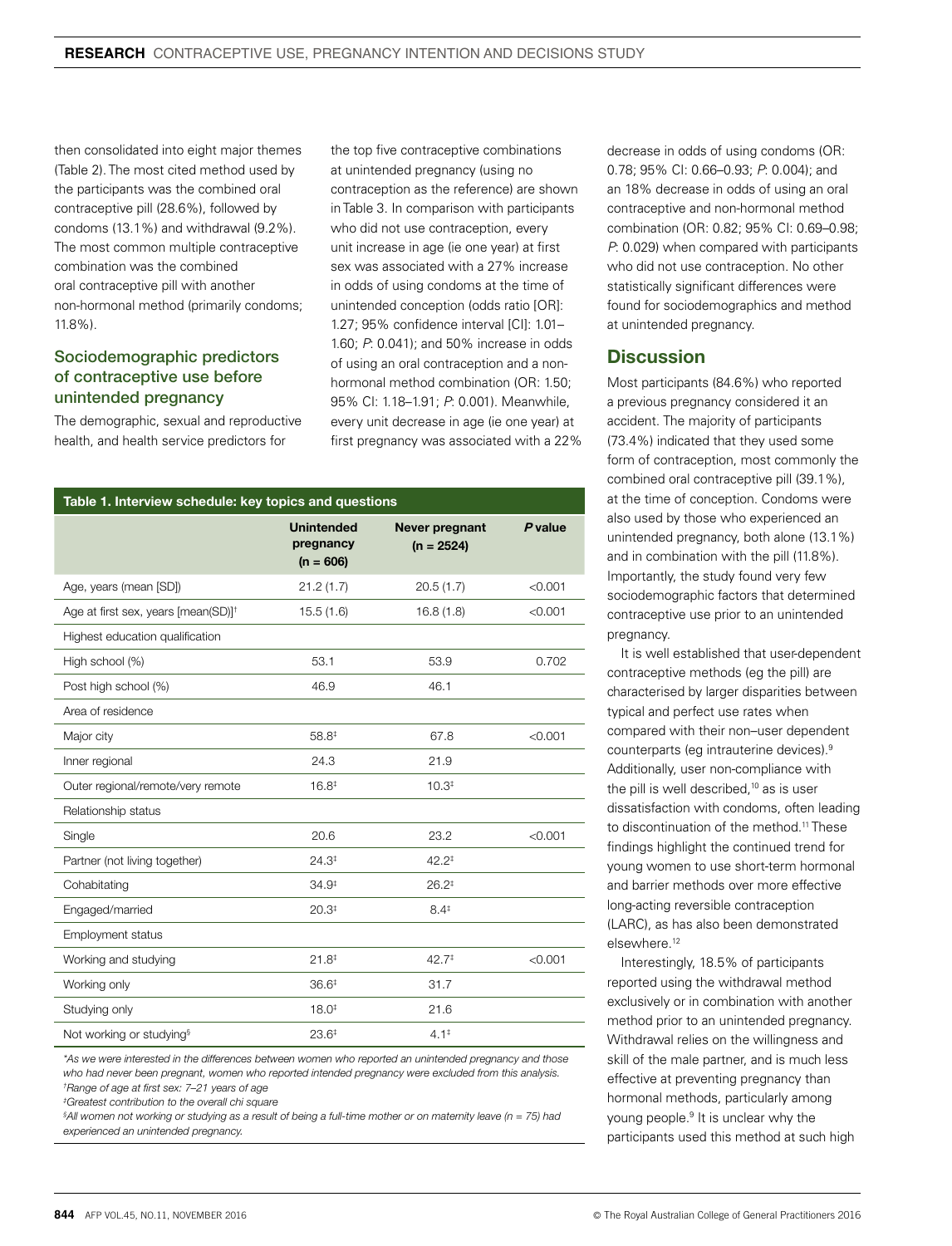

Figure 1. Specific forms of contraception used at first pregnancy for women aged 18-23 years in Australia reporting an unintended pregnancy

*Participants were able to select multiple items, therefore numbers do not add to 100%. IUD, intrauterine device*

Table 2. Major combinations of contraceptive use at first pregnancy for women (n = 601) reporting an unintended pregnancy (excluding emergency contraception)

| <b>Contraceptive method</b>                                                                                                     | $\mathsf{n}$ | $\frac{0}{0}$ |
|---------------------------------------------------------------------------------------------------------------------------------|--------------|---------------|
| Oral contraceptive (combined and progestogen only)                                                                              | 172          | 28.6          |
| <b>None</b>                                                                                                                     | 161          | 26.8          |
| Condoms                                                                                                                         | 79           | 13.1          |
| Withdrawal (only)                                                                                                               | 55           | 9.2           |
| Oral contraceptive and other non-hormonal                                                                                       | 71           | 11.8          |
| Condoms and withdrawal                                                                                                          | 30           | 5.0           |
| Long-acting reversible contraception                                                                                            | 9            | 1.5           |
| Other (includes natural family planning, long-acting reversible<br>contraception with other method [hormonal and non-hormonal]) | 14           | 2.3           |
| Missing                                                                                                                         | 10           | 1.7           |

rates, above and beyond significantly more effective hormonal methods.

Practising the withdrawal method may reflect cultural or religious values,<sup>13</sup> relationship dynamics, sexual pleasure considerations,14 a lack of knowledge about other hormonal methods,<sup>15</sup> or a convenient contraceptive choice.16,17 Additionally, using the withdrawal method may have been to avoid the side effects associated with

hormonal contraceptives, given previous indications of the importance of side effects in contraceptive decision-making.18

Furthermore, despite reporting that their pregnancy was accidental, 26.6% of participants reported using no contraception prior to the unintended conception. The reasons for these responses are unclear. Potentially, participants may be illustrating ambivalent views towards conception and pregnancy. Research has found a relationship between pregnancy ambivalence and contraceptive use, where participants who report ambivalence use less effective methods<sup>19</sup> or no contraceptive at all.<sup>20</sup> Alternatively. these findings may reflect issues with access,<sup>21,22</sup> or other social or relational impacts (including relationship status) on unprotected intercourse leading to unintended pregnancy.<sup>23</sup>

Contraceptive use prior to unintended pregnancy takes place within complex and varied individual, social and relationship contexts. In the clinical setting, taking the time to listen to women about their individual needs and circumstances of their life may lead to better discussions about what contraceptive method works best for them. It is also important to allow for follow-up appointments to check on acceptability of side effects and other aspects of the method. This may also increase the woman's satisfaction with the method and lead to better effectiveness.

Given the high rate of oral contraceptive failure, ensuring women understand how to use their contraception effectively is also important. Although reducing unintended pregnancies by increasing the access that women have to LARC is an important step, it is important to ensure they are provided with knowledge and information about all available methods so they are able to make the best decision for themselves.<sup>24</sup> Future research could investigate why young women continue to use short-term hormonal, barrier and natural methods above and beyond their more effective LARC counterparts.

## Strengths and limitations

This study is the first to explore contraceptive use before unintended pregnancy as experienced by young Australian women using a large sample of participants that was demographically similar to women of the same age in the Australian population. Importantly, this allows for a greater understanding of contraceptive use at the time of unintended conception. However, it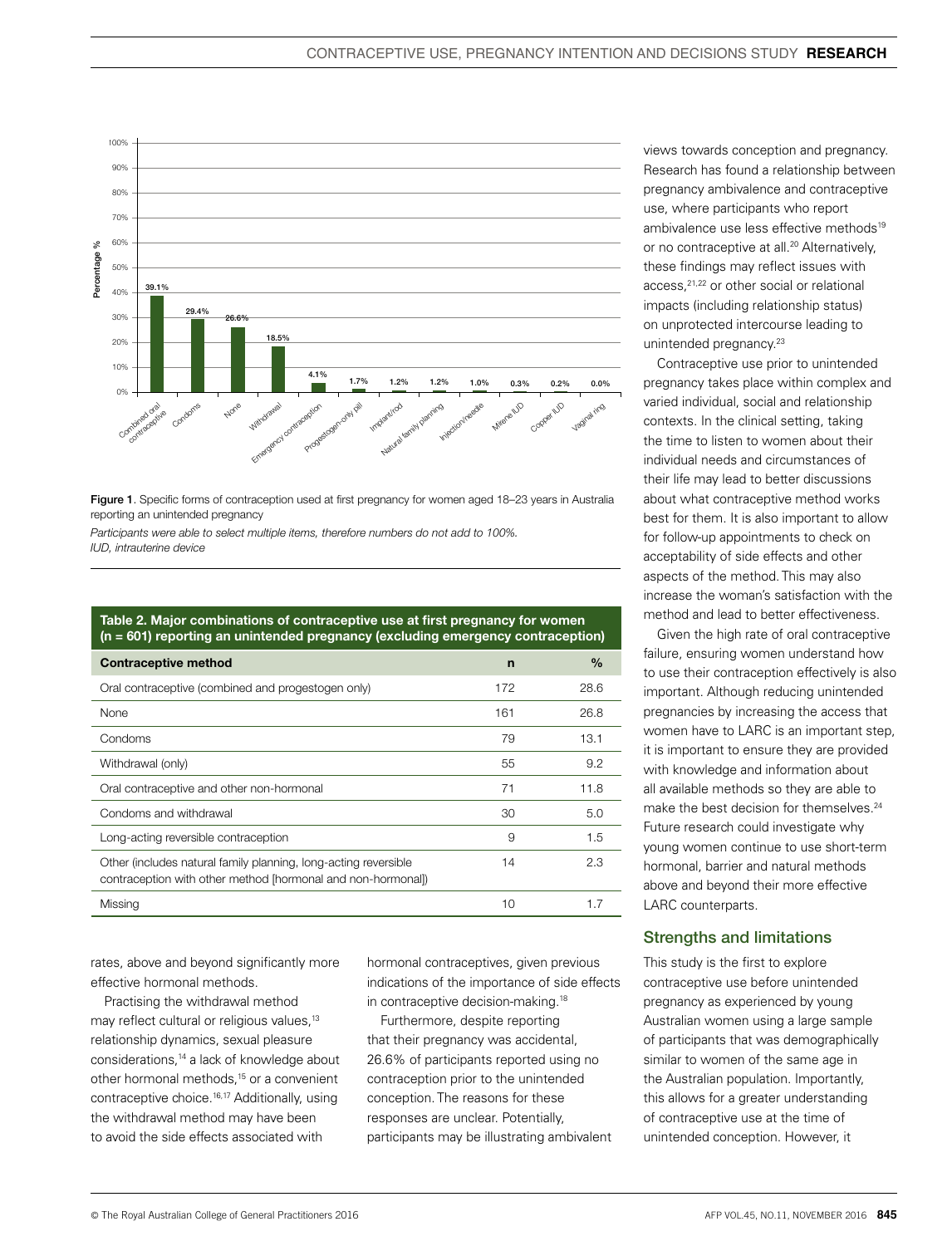| Table 3. Association of demographic, sexual and reproductive health factors, and health service use of the top five contraceptive combinations used at unintended<br>on, buisn uewow uejje.<br>Also buisne uewow the proper form of the formation of the |                                             |                      | contraception' as the reference ( $n = 538$ )  |                          |                                                  |              |                                                                         |                |
|----------------------------------------------------------------------------------------------------------------------------------------------------------------------------------------------------------------------------------------------------------|---------------------------------------------|----------------------|------------------------------------------------|--------------------------|--------------------------------------------------|--------------|-------------------------------------------------------------------------|----------------|
|                                                                                                                                                                                                                                                          | (cf no contraception; n<br>Oral contracepti | ion only<br>n = 172) | Condoms only (cf no<br>contraception; $n = 79$ |                          | Withdrawal only (cf no<br>contraception; n = 55) |              | method (cf no contraception; n = 71)<br>Oral contraception/non-hormonal |                |
|                                                                                                                                                                                                                                                          | $\frac{1}{2}$<br>$(95%$ CI)                 | Q                    | $(95%$ Cl)<br>$\mathfrak{F}$                   | р                        | $\frac{\alpha}{\beta}$<br>$(95%$ CI)             | р            | $\mathfrak{F}$<br>$(95%$ Cl)                                            | р              |
| Highest education                                                                                                                                                                                                                                        |                                             |                      |                                                |                          |                                                  |              |                                                                         |                |
| High school                                                                                                                                                                                                                                              | $(0.45 - 1.15)$<br>0.72                     | 0.169                | $(0.59 - 2.00)$<br>1.08                        | 0.794                    | 1.05 (0.53-2.08)                                 | 0.880        | $(0.34 - 1.20)$<br>0.64                                                 | 0.163          |
| Post high school (ref)                                                                                                                                                                                                                                   |                                             | $\mathbf{I}$         |                                                | $\mathbf{I}$             | $\mathbf{I}$                                     | -1           | -1                                                                      | $\blacksquare$ |
| Area of residence                                                                                                                                                                                                                                        |                                             |                      |                                                |                          |                                                  |              |                                                                         |                |
| Major city (ref)                                                                                                                                                                                                                                         | $\mathbf{I}$                                | $\mathbf{I}$         |                                                | $\mathbf{I}$             |                                                  | $\mathbf{I}$ |                                                                         | $\mathbf{I}$   |
| Inner regional                                                                                                                                                                                                                                           | 1.49 (0.85-2.62)                            | 0.162                | $(0.39 - 1.71)$<br>0.81                        | 0.587                    | $0.98(0.44 - 2.19)$                              | 0.966        | $0.63(0.29 - 1.39)$                                                     | 0.254          |
| Outer regional/remote/very remote                                                                                                                                                                                                                        | $1.19(0.63 - 2.25)$                         | 0.602                | $0.75(0.32 - 1.76)$                            | 0.506                    | $0.58(0.20 - 1.70)$                              | 0.323        | $0.57(0.23 - 1.41)$                                                     | 0.221          |
| Relationship status                                                                                                                                                                                                                                      |                                             |                      |                                                |                          |                                                  |              |                                                                         |                |
| Single (ref)                                                                                                                                                                                                                                             | $\mathbf{I}$                                | $\mathbf{I}$         |                                                |                          | $\mathbf{I}$                                     | $\mathbf{I}$ | $\mathbf{L}$                                                            |                |
| Partner (not living together)                                                                                                                                                                                                                            | $1.82(0.89 - 3.72)$                         | 0.099                | $1.82(0.74 - 4.47)$                            | 0.193                    | $1.57(0.60 - 4.11)$                              | 0.359        | $0.82(0.34 - 2.01)$                                                     | 0.664          |
| Cohabitating                                                                                                                                                                                                                                             | $1.32(0.69 - 2.52)$                         | 0.407                | $.33(0.57 - 3.13)$                             | 0.514                    | $0.72(0.27 - 1.91)$                              | 0.514        | $0.84(0.38 - 1.88)$                                                     | 0.678          |
| Engaged or married                                                                                                                                                                                                                                       | $0.91(0.43 - 1.91)$                         | 0.805                | $1.38(0.54 - 3.55)$                            | 0.502                    | $1.16(0.43 - 3.14)$                              | 0.776        | $(0.22 - 1.48)$<br>0.57                                                 | 0.246          |
| Employment status                                                                                                                                                                                                                                        |                                             |                      |                                                |                          |                                                  |              |                                                                         |                |
| Working and studying (ref)                                                                                                                                                                                                                               | $\mathbf{I}$                                | J.                   | -1                                             | $\mathbf{I}$             | -1                                               | $\mathbf{I}$ | $\mathbf{I}$                                                            | $\mathbf{I}$   |
| Working only                                                                                                                                                                                                                                             | $0.91(0.48 - 1.72)$                         | 0.763                | $0.74(0.33 - 1.63)$                            | 0.453                    | $0.83(0.34 - 2.03)$                              | 0.678        | $0.60(0.26 - 1.38)$                                                     | 0.229          |
| Studying only                                                                                                                                                                                                                                            | $0.84(0.38 - 1.86)$                         | 0.668                | $0.85(0.34 - 2.17)$                            | 0.740                    | $1.00(0.34 - 2.91)$                              | 0.999        | $0.84(0.32 - 2.18)$                                                     | 0.722          |
| Not working or studying                                                                                                                                                                                                                                  | $0.67(0.33 - 1.39)$                         | 0.284                | $0.40(0.16 - 1.04)$                            | 0.061                    | $0.67$ $(0.24 - 1.86)$                           | 0.445        | $0.63(0.25 - 1.59)$                                                     | 0.331          |
| Consulted doctor in past six months                                                                                                                                                                                                                      |                                             |                      |                                                |                          |                                                  |              |                                                                         |                |
| Yes (ref)                                                                                                                                                                                                                                                | $\mathbf{I}$                                | $\mathbf{I}$         |                                                | $\mathbf{I}$             | Ι.                                               | $\mathbf{I}$ | $\mathbf{I}$                                                            | $\mathbf{I}$   |
| $\frac{1}{2}$                                                                                                                                                                                                                                            | $1.15(0.55 - 2.37)$                         | 0.713                | $0.68(0.23 - 2.01)$                            | 0.486                    | $1.03(0.35 - 3.04)$                              | 0.963        | $0.37(0.10 - 1.36)$                                                     | 0.133          |
| Transportation issues                                                                                                                                                                                                                                    |                                             |                      |                                                |                          |                                                  |              |                                                                         |                |
| Usually/always easy (ref)                                                                                                                                                                                                                                |                                             |                      |                                                |                          |                                                  |              |                                                                         |                |
| Always/sometimes difficult                                                                                                                                                                                                                               | $1.24(0.61 - 2.53)$                         | 0.554                | $1.73(0.73 - 4.08)$                            | 0.213                    | 0.81 (0.25-2.59)                                 | 0.716        | $1.88(0.80 - 4.44)$                                                     | 0.150          |
| Age at first sex (years)                                                                                                                                                                                                                                 | $1.16(0.98 - 1.37)$                         | 0.090                | $1.27(1.01 - 1.60)$                            | 0.041                    | $0.99(0.79 - 1.25)$                              | 0.934        | $1.50(1.18 - 1.91)$                                                     | 0.001          |
| Age at first pregnancy (years)                                                                                                                                                                                                                           | $1.06(0.94 - 1.20)$                         | 0.345                | $0.78(0.66 - 0.93)$                            | 0.004                    | $1.07(0.91 - 1.27)$                              | 0.412        | $0.82(0.69 - 0.98)$                                                     | 0.029          |
| Contraceptive knowledge                                                                                                                                                                                                                                  |                                             |                      |                                                |                          |                                                  |              |                                                                         |                |
| Excellent/very good (ref)                                                                                                                                                                                                                                | $\overline{\phantom{a}}$                    | $\mathbf{I}$         |                                                | $\overline{\phantom{a}}$ | $\overline{\phantom{a}}$                         | J.           |                                                                         |                |
| Good/fair/no knowledge                                                                                                                                                                                                                                   | $0.89(0.54 - 1.48)$                         | 0.665                | $0.99(0.52 - 1.89)$                            | 0.984                    | $0.79(0.38 - 1.67)$                              | 0.543        | $0.64(0.32 - 1.27)$                                                     | 0.202          |
| Note: multinomial regression with contraceptive combinations as the outcome (REF: no contraception; $n = 161$ )                                                                                                                                          |                                             |                      |                                                |                          |                                                  |              |                                                                         |                |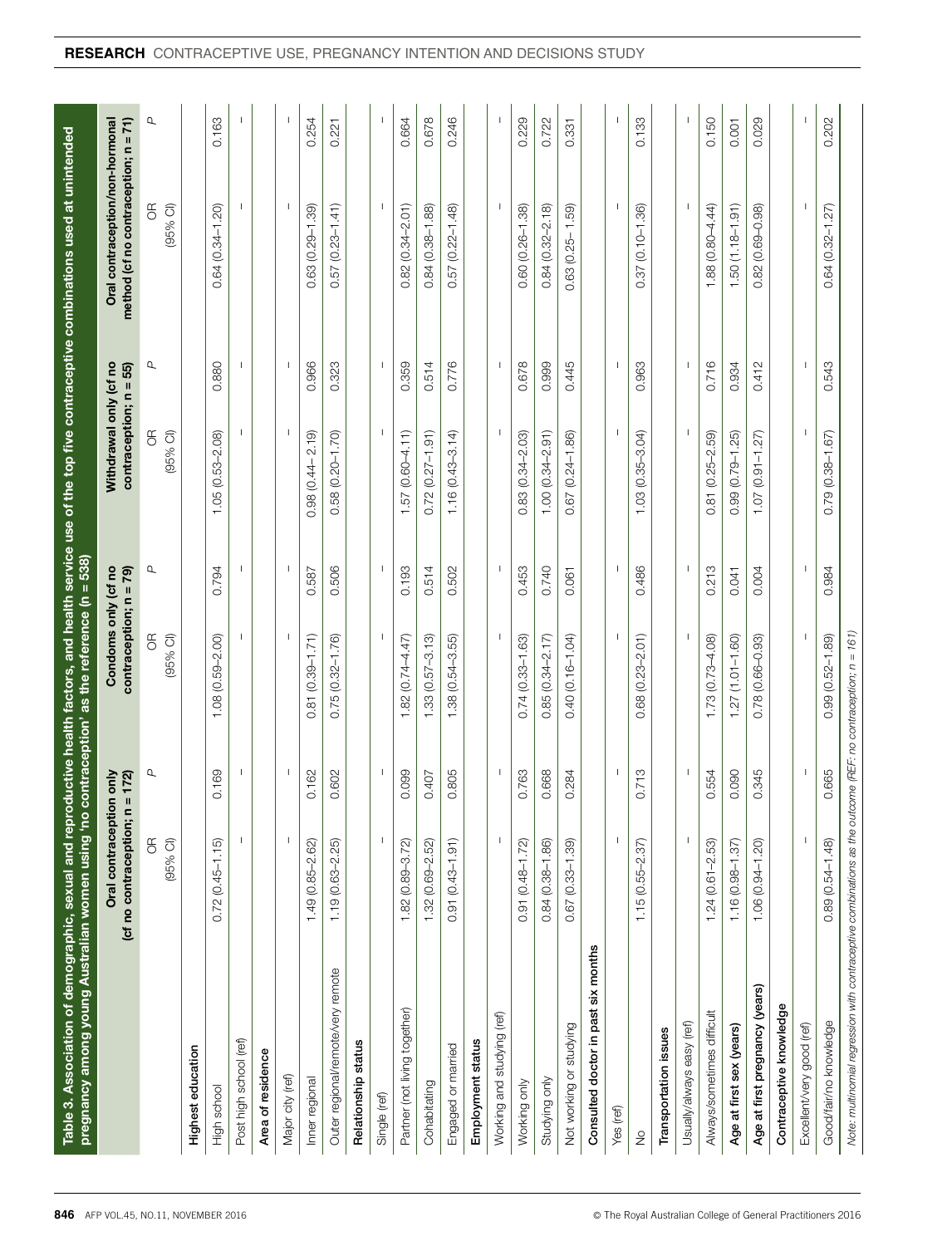must be noted that we used non– random-sampling techniques (with a large focus on social media) to recruit the participants.7 While this method of recruitment does not allow us to produce a response rate or provide a comparison between responders and non-responders, we achieved a similar demographic profile to other cohort studies of young women using traditional sampling techniques.<sup>25</sup>

This study should also be considered in light of a few other limitations. First, we used a dichotomous measure of unintended pregnancy ('Yes' or 'No'). Although this meant that we were unable to capture the complexity of unintended pregnancy, pregnancy intendedness is difficult to accurately measure.<sup>26</sup> Our measure of pregnancy intendedness was developed on the basis of feedback from focus groups of young women.<sup>27</sup> The measure was constructed to ensure maximum clarity and relevance for young women, an approach that is increasingly recognised as useful.<sup>1</sup>

Second, we relied on retrospective and self-reported accounts of unintended pregnancy. Research has shown that opinions towards pregnancy often change after the birth of the child.<sup>28</sup> There may have been participants in our study who experienced an unintended pregnancy but did not consider it as such at the time of completing the survey, and vice versa. This means that the rate of unintended pregnancy in our cohort may be underreported.

Third, we examined combinations of contraceptive use at the time of first unintended pregnancy. Hence, the intricacies associated with contraceptive use for repeated unintended pregnancies may be different. Indeed, 20% of participants reported two unintended pregnancies, and this may be an avenue for further exploration in the future.

Fourth, similar to other longitudinal health surveys<sup>29</sup> women from lower educational backgrounds were underrepresented. However, this was adjusted in the multivariate analysis.

Finally, as our primary interest was on the contraceptive practices leading to unintended pregnancy, we did not collect data on the outcome of these pregnancies. This may be an area of interest for future research.

# Conclusion

Most of the participants who reported ever being pregnant considered the pregnancy to be accidental. Almost three quarters of participants were using some form of contraception at the time; generally, the pill, condoms or withdrawal method. In the clinical setting, conversations about contraception might benefit from discussing the disparities between rates of effectiveness under perfect and typical use conditions, while acknowledging the social and personal aspects of contraceptive (non-)use.

Follow-up consultations could ensure that the chosen method continues to be suitable, or provide alternative methods if it is not. All women presenting to their GP for advice about contraception should be provided with a comprehensive conversation about the available methods, and a decision about the most appropriate method made by the woman in consultation with her GP.

#### Authors

Jacqueline Coombe BSocSci (Hons), PhD candidate, Research Centre for Generational Health and Ageing, Faculty of Health, University of Newcastle, Callaghan, NSW. jacqueline.coombe@ uon.edu.au

Melissa L Harris BA, Psych (Hons), PhD, Research Fellow, Research Centre for Generational Health and Ageing, Faculty of Health, University of Newcastle, Callaghan, NSW

Britta Wigginton BA (Hons), PhD, Lecturer, School of Public Health, University of Queensland, Herston, Qld

Jayne C Lucke BA (Hons), PhD, Director, Australian Research Centre in Sex, Health and Society, La Trobe University, Melbourne, Vic

Deborah Loxton BPsych (Hons), PhD, Co-Director, Research Centre for Generational Health and Ageing, Faculty of Health, University of Newcastle, Callaghan, NSW

Competing interests: The funding partners (Australian Research Council [ARC; Linkage Project Grant LP100200349] and industry partners Family Planning NSW and Bayer Australia Ltd) had no input into this paper and researchers worked independently from the funders. The research on which this paper is based was conducted at the

universities of Queensland and Newcastle. All authors had full access to all of the data for this paper.

Jayne Lucke has received funding from the ARC and the National Health and Medical Research Council (NHMRC). She served as a director of Family Planning Queensland and was Chief Investigator on an ARC Linkage Grant that involves cash and in-kind support from Family Planning NSW and Bayer Australia. She has received personal fees and non-financial support from Merck, Sharpe & Dohme (Australia) Pty Ltd outside the submitted work. She is Director of the Australian Research Centre in Sex, Health and Society, which receives funding from diverse sources listed in the annual report (available at www.latrobe.edu.au/arcshs). Deborah Loxton has received funding from the ARC and NHMRC. She was Chief Investigator on an ARC Linkage Grant that involves cash and in-kind support from Family Planning NSW and Bayer Australia. She is Deputy Director on the Australian Longitudinal Study on Women's Health, which is funded by the Department of Health. She is also the co-director of the Research Centre for Generational Health and Ageing at the University of Newcastle, which receives funding for research projects from diverse sources. Melissa Harris and Britta Wigginton were previously employed through an ARC Linkage Grant that involved some cash and in-kind support from Family Planning NSW and Bayer Australia. Jacqueline Coombe is supported by an Australian Postgraduate Award (APA).

Provenance and peer review: Not commissioned, externally peer reviewed.

#### Acknowledgements

We gratefully acknowledge funding support from the Australian Research Council (Linkage Project Grant LP100200349), and industry partners Family Planning NSW and Bayer Australia Ltd. We are grateful to the women who provided the survey data. All members of the Faculty of Health and Medicine at the University of Newcastle are affiliated with the Hunter Medical Research Institute (HMRI).

#### **References**

- 1. Rowe H, Holton S, Kirkman M, et al. Prevalence and distribution of unintended pregnancy: The Understanding Fertility Management in Australia National Survey. Aust N Z J Public Health 2016;40(2):104–09.
- 2. Lucke JC, Herbert D, Loxton D, Weisberg E. Unintended pregnancies – Reducing rates by improving access to contraception. Aust Fam Physician 2011;40(11):849.
- 3. Gipson JD, Koenig MA, Hindin MJ. The effects of unintended pregnancy on infant, child, and parental health: A review of the literature. Stud Family Plann 2008;39(1):18–38.
- 4. Finer L, Henshaw SK. Disparities in rates of unintended pregnancy in the united states, 1994 and 2001. Perspect Sex Reprod Health 2006;38(2):90–96.
- 5. Rassi A, Wattimena J, Black K. Pregnancy intention in an urban Australian antenatal population. Aust N Z J Public Health 2013;37(6):568–73.
- 6. Finer LB, Zolna MR. Declines in unintended pregnancy in the United States, 2008–2011. N Engl J Med 2016;374(9):843–52.